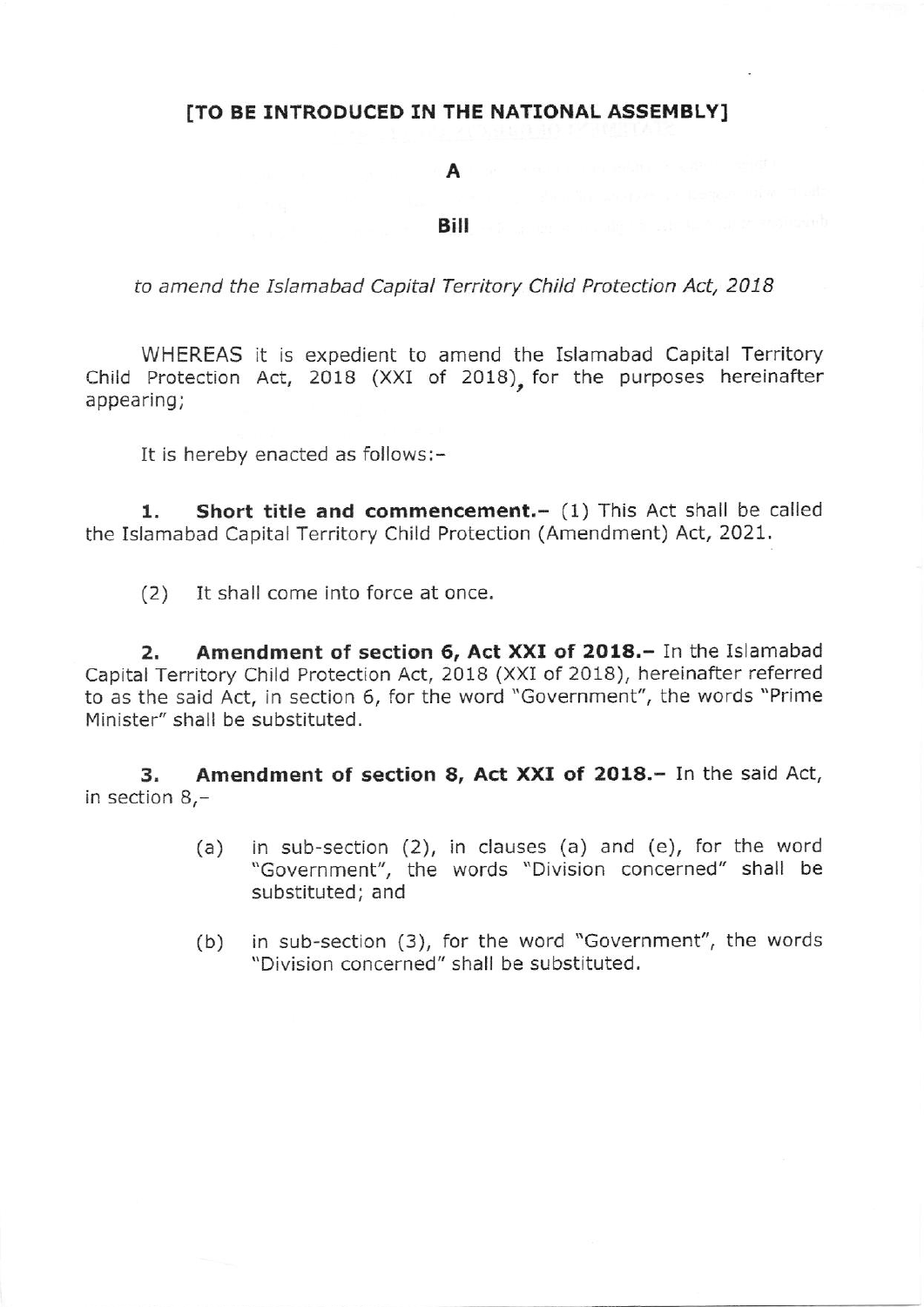## STATEMENT OF OBJECTS AND REASONS

Object of this amendment is to bring clarity to the existing legislation and to provide clarity with respect to exercise of authority by the Federation. This was pursuant to the directions of the Cabinet in light of the recent Supreme Court judgment [PLD 2016 SC 808].

The Bill is drafted to achieve the aforesaid object.  $\overline{2}$ .

> Dr. Shireen M. Mazari Federal Minister for Human Rights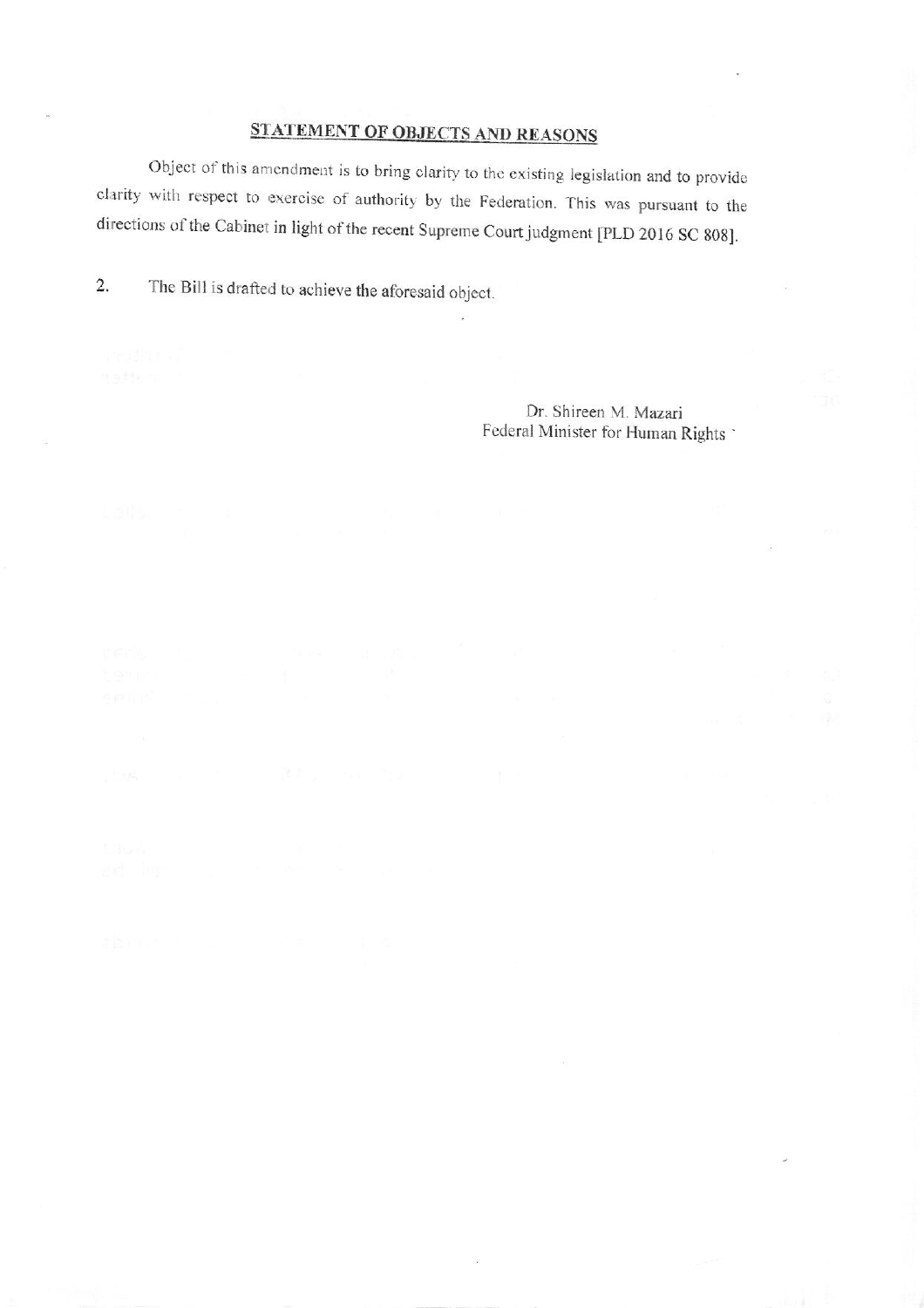[قوی اسمبلی میں پیش کرنے کے لیئے]

دارالحكومت اسلام آبادك علاقه جات ميس تحفظ طفل اليكث، ٢٠١٨ء میں ترمیم کرنے کابل

ہر گاہ بہ قرین مصلحت ہے کہ دارالحکومت اسلام آباد کی علا قائی حدود میں تحفظ طفل ایکٹ ، ۲۰۱۸ء( ۱۲ بابت ۲۰۱۸ء) میں بعدازیں رونماہونے والی اغراض کے لئے ترمیم کی جائے؛ بذريعه بذا،حسب ذيل قانون دشع كياجا تا ہے:۔ ا۔ گھشخشوان،وسعت اورآغازیفاذ۔ به ایکٹ دارالحکومت اسلام آباد میں  $\bigcirc$ تحفظ طفل ترمیمی ایکٹ،۲۰۲۱ء کے نام سےموسوم ہوگا۔ (۲) رفی الفورنافذال<sup>عمل</sup> ہوگا۔ ۲۔ ایکٹ نمبر ۲۱ مایت ۲۰۱۸ مرکی وقعہ ۲ میں ترمیم۔ (۱) دارالحکومت اسلام آباد میں تحفظ طفل ایکٹ، ۲۰۱۸ء (۲۱ بابت ۲۰۱۸ء) میں بعدازیں جس کا حوالہ مذکورہ ایکٹ کے طور پر دیا گیا ہے، کی دفعہ ۲ میں،لفظ' حکومت'' کوالفاظ' وزیراعظم'' سےتبدیل کر دیاجائے گا۔ <mark>ایکٹ نمبر ا۲ بابت ۲۰۱۸ء کی دفعہ ۸.ش ترمیم۔</mark> مذکورہ ایکٹ میں،دفعہ ۸ میں،۔۔۔

(الف) ذيلي دفعه ٢ مين، شقات ( الف) اور ( ه ) مين ،لفظ<sup>و د</sup> حكومت<sup>؛ م</sup>كوالفاظ<sup>و د</sup> متعلقه ڈ ويژن'' سے تبدیل کردیاجائے گا۔''اور (ب) زىلى دفعة ٢ مين لفظ<sup>ور</sup> حكومت<sup>؛</sup> كوالفاظ<sup>ور</sup> متعلقه ڈويژن' سے تبدیل كردیاجائےگا۔